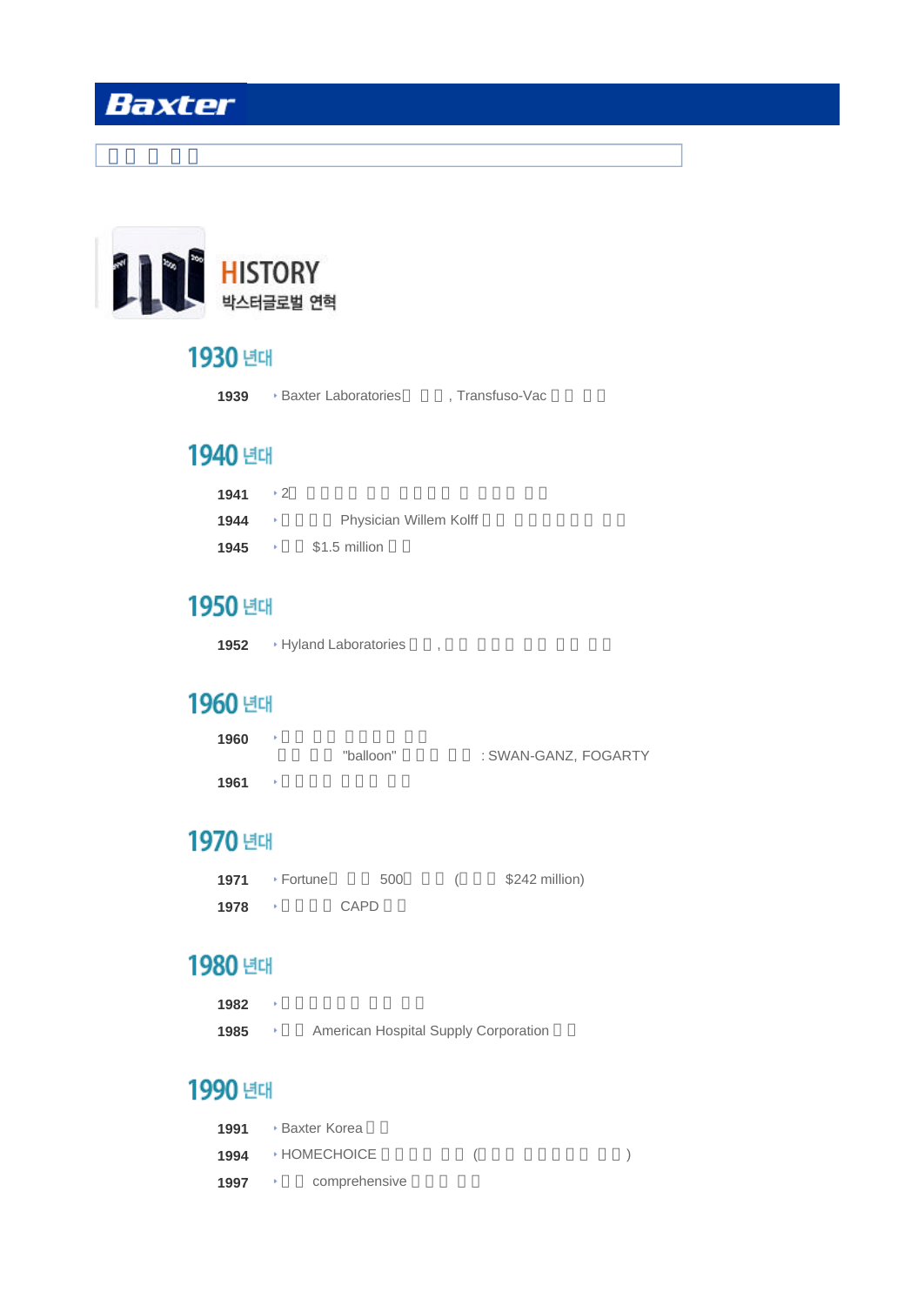1999 **HomeChoice Pro** 

# 2000 년대

| 2000 | ▸ Althin Medical A.B        | (leading manufacturer of hemodialysis products)<br>recombinant Factor VIII therapy | FDA |
|------|-----------------------------|------------------------------------------------------------------------------------|-----|
| 2001 | ▸ \$70million               |                                                                                    |     |
| 2002 | ∗ Accura                    | <b>FDA</b>                                                                         |     |
|      |                             | Extraneal FDA                                                                      |     |
| 2003 | <b>▶ Extraneal</b><br>ARENA | <b>FDA 510K</b>                                                                    |     |



# 1970 년대

1972 **h** 

# 1980 년대

| 1982 |  |  |  |  |  |
|------|--|--|--|--|--|
|------|--|--|--|--|--|

1987 **Baxter Healthcare** 

# 1990 년대

| 1990 | CS-3000 Separator                                             |                    |  |
|------|---------------------------------------------------------------|--------------------|--|
|      |                                                               | (Apheresis system) |  |
| 1991 | <b>· Baxter International Inc.</b><br>Autopheresis-C system ( | $100\%$            |  |
| 1994 | ٠                                                             | Dianeal            |  |
| 1999 | k                                                             | <b>Nutrineal</b>   |  |

## 2000 년대

| 2000 | * Amicus Separator ( |                                   |  |  |
|------|----------------------|-----------------------------------|--|--|
| 2001 | ٠                    | Extraneal                         |  |  |
|      | 2 Chamber bag        | Leuko-reduction filtering system( |  |  |
| 2002 | * 3 Chamber bag      |                                   |  |  |
| 2003 | ٠                    | Physioneal                        |  |  |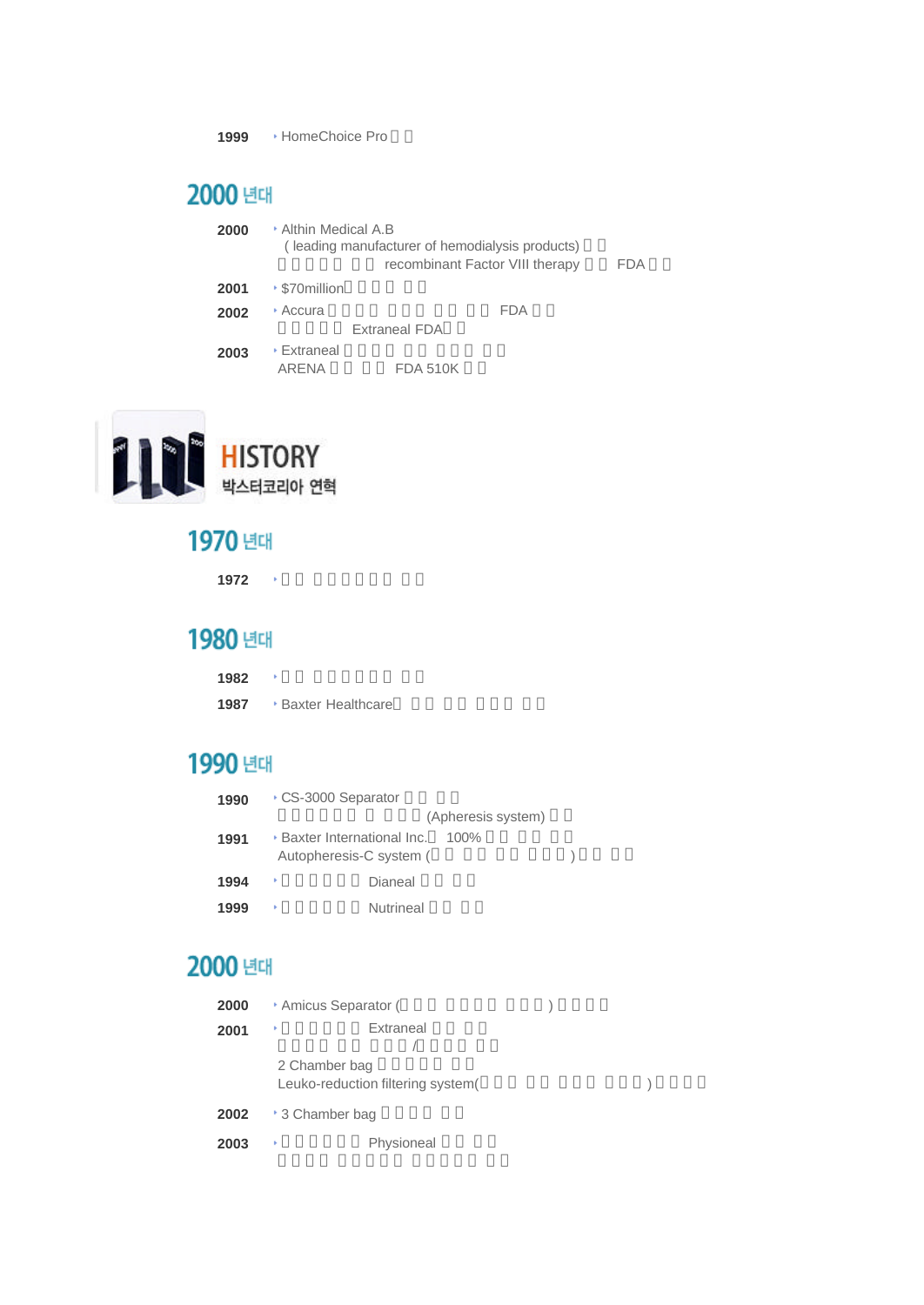**2004** Amicus Separator (Mononuclear Cell  $\qquad \qquad$  )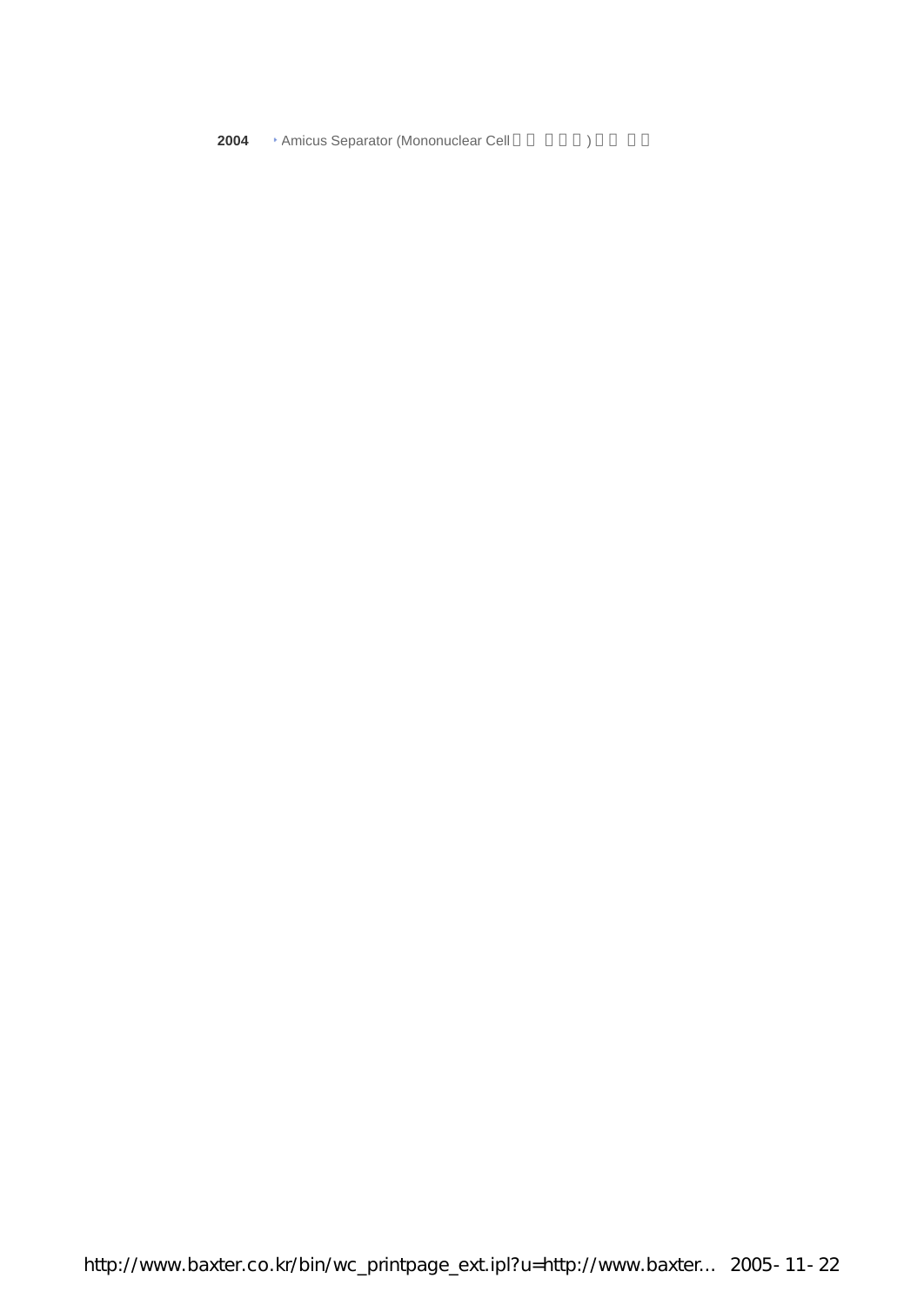## **Alyx** 성분채혈시스템



Alyx 시스템은 한명의 적격한 헌혈자로부터 양질 의 적혈구 2단위를 채혈 함으로서 부족한 혈액요 구량을 충족시키는데 도움을 줄 수 있고, 채혈 및 반혈과정이 연속적으로 일어나는 분리방식을 통 해 헌혈자로부터 2단위의 적혈구를 채혈하는데 평균 27분 정도 밖에 소요되지 않습니다.

헌혈자를 장비에서 안전하게 분리시킨 후 백혈구 제거를 위한 필터링 과정도 통합된 자동화 방식으 로 이루어지며 5분 여 정도 밖에 소요되지 않습니 다.

Alyx 시스템은 백혈구를 제거한 양질의 적혈구 2 단위를 빠르고 간단하게 채집하는데 용이하며, 아 담하고 이동이 간편하며 쉬운 운용방법이 그 특징 이라 할 수 있습니다.

### **> Alyx**시스템의특징

- 긴급하게 요구되는 부족 적혈구의 공급
- 뛰어난 이동 편리성 및 쉬운 운용방법
- 헌혈자에게 편안하고 안전한 헌혈환경 제공
- 환자에게 표준화된 양질의 혈액제공

### **> Alyx**시스템 성분채집 메뉴

- 백혈구가 제거된 2 유니트의 적혈구(Two units of red cells)
- 1 유니트 적혈구 와 혈장 동시채집(Concurrent red cells and plasma)
- 혈장채집(Plasma)
- 추가 프로토콜 개발중(Additional protocols under investigation)

#### **4R5709 - Alyx Instrument**



| 4R5709                                                                                                                                                                          |
|---------------------------------------------------------------------------------------------------------------------------------------------------------------------------------|
| lyx System 부수키트, 운용자 매뉴얼, Pressure<br>Cuff, 9 foot power cord, 20 foot power cord,<br>leukoreduction filter fixture, 2 replacement fan<br>filters, 2 replacement fuses Pressure |
|                                                                                                                                                                                 |
| FА                                                                                                                                                                              |
|                                                                                                                                                                                 |

#### **4R5711 - Alyx ancillary kit**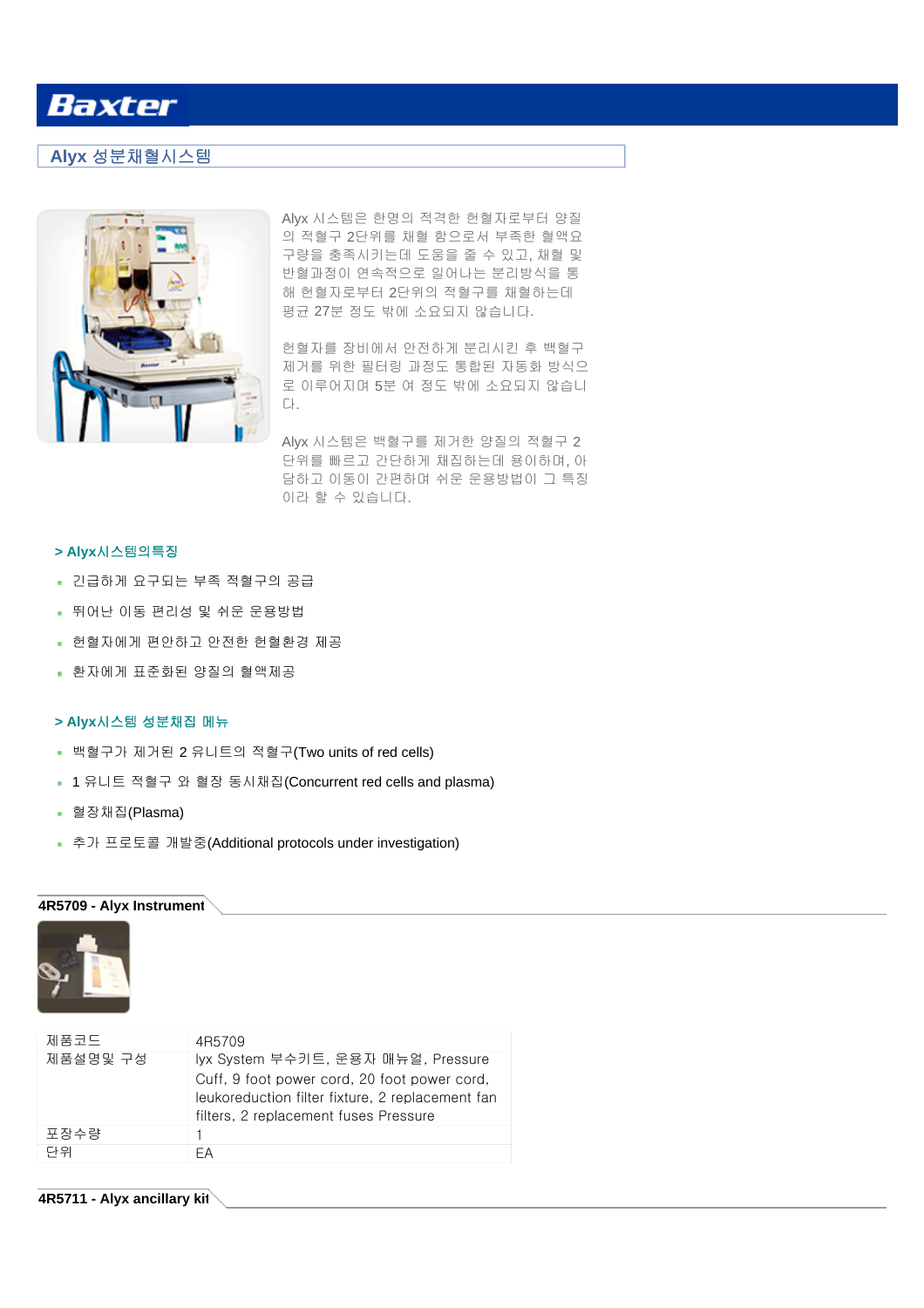

| 제품코드     | 4R5711                 |
|----------|------------------------|
| 제품설명및 구성 | Alyx MOBI 카트           |
|          | Alyx 장비 이동을 최적화 해주는 카트 |
|          | -작업대로 사용가능             |
|          | - Alyx 장비 하드케이스 제공     |
|          | - 계단이동 가능              |
| 포장수량     |                        |
| 단위       | FА                     |

## **4R5701 - Alyx Mobi cart**



| 제품코드     | 4R5701                                                                                                                                                                                                                                          |
|----------|-------------------------------------------------------------------------------------------------------------------------------------------------------------------------------------------------------------------------------------------------|
| 제품설명및 구성 | Alyx 키트<br>2단위의 백혈구 제거 적혈구를 채집하는데 필요<br>한 소모용 키트<br>- 2 PL1813 final product containers,<br>- SEPACELL AL2 2RBC filter.<br>- 500mL 0.9% Sodium Chloride.<br>- 250mL ADSOL Preservation Solution,<br>- 250mL ACD-A, 18ga.<br>- butterfly needle. |
| 포장수량     |                                                                                                                                                                                                                                                 |
| 단위       | FΑ                                                                                                                                                                                                                                              |

## **4R5707 - Alyx RBC kit**



| 제품코드     | 4R5707                                                                                                      |
|----------|-------------------------------------------------------------------------------------------------------------|
| 제품설명및 구성 | Alyx 장비Alyx System 은 연속적인 원심분리방식<br>으로 한명의 헌혈자로부터 2 단위의 백혈구가 제<br>거된 적혈구를 채혈 가능하며 이동하기 간편한 고<br>안된 첨단 장비입니다 |
| 포장수량     |                                                                                                             |
| 다위       | FΑ                                                                                                          |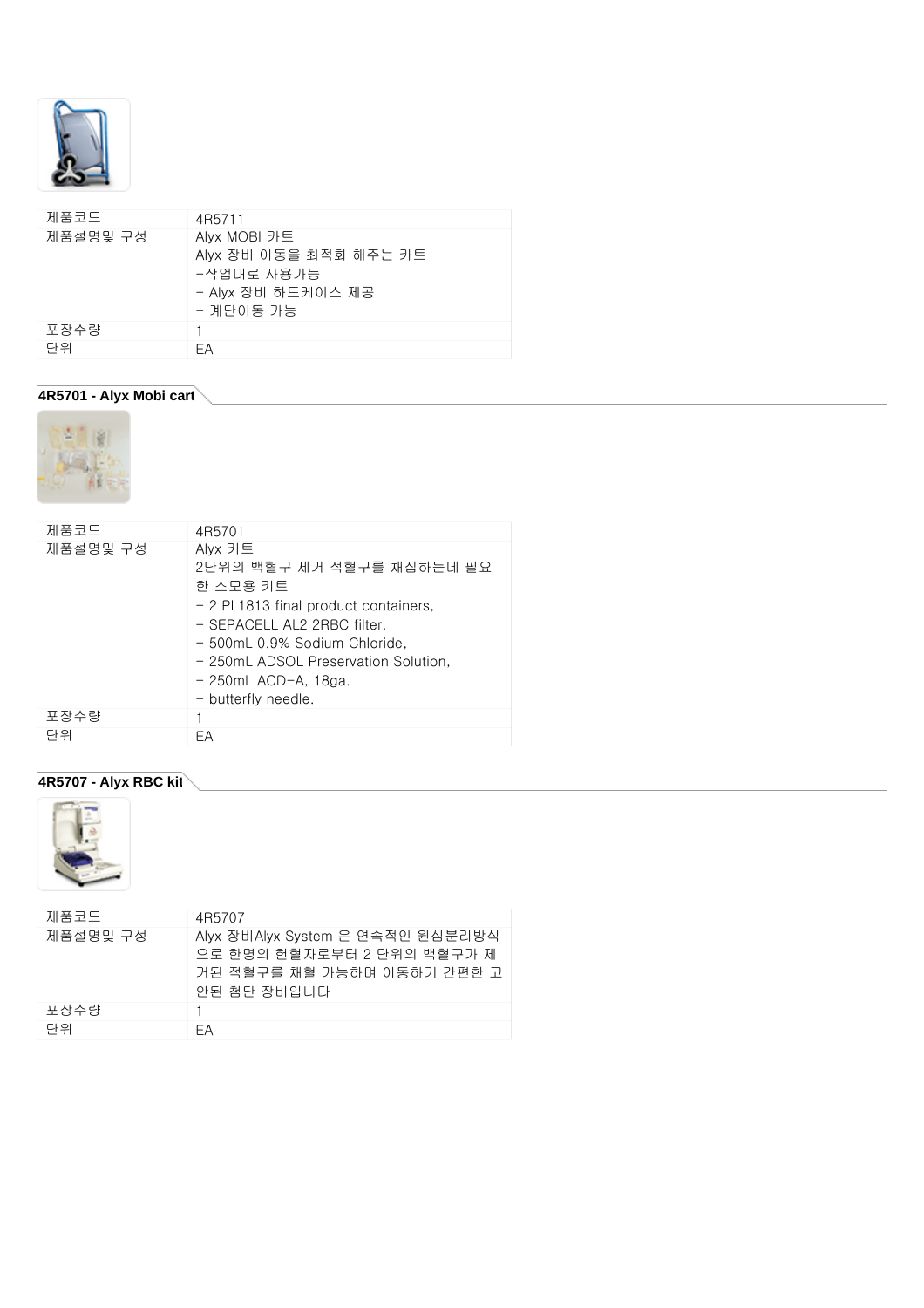## **Auto-C** 성분채혈 시스템



멤브레인 필터를 사용하여 Source Plasma를 채 집하는 혈장 성분채혈장비로, 완전 자동화된 프로 그램을 사용하여 한명의 헌혈자로부터 미리 입력 된 양 만큼만의 혈장을 채혈이 가능합니다 .

### **> Autophresis-C system**의 특징

- 한팔 채혈로 헌혈자에게 편안함과 유연성 제공
- 낮은 항응고제 비율
- 낮은 체외 혈액량
- 자동화된 제어 시스템

정교한 센서가 항상 각 프로세스 과정을 모니터하고 중앙 마이크로 프로세서에 신호 를 주며, 장비의 모든 부분은 운용 전 자체적으로 자가검사를 시행하여 운용자에게 알 려주며, 진행 중에는 지속적인 혈류 체크를 통해 헌혈자의 혈관 수용력에 초과됨이 없 이 최대의 혈류량을 유지 할 수 있습니다.

또한 완전 자동화된 공정, 다양한 안전장치, 지속적인 모니터링 그리고 제어기능 등을 제공함으로 서 운용자가 기기 조작이 아닌 헌혈자에게 집중할 수 있도록 하여줍니다.

### **R4R4585**



| 제품코드     | R4R4585                                                |
|----------|--------------------------------------------------------|
| 제품설명및 구성 | Autopheresis-C 혈장채혈 장비 멤브레인 필터방<br>식에 의해 혈장을 자동채집하는 장비 |
| 포장수량     |                                                        |
| 단위       | FΑ                                                     |

#### **4R2247**



| 제품코드 | $A$ R <sub>22</sub> $A$ 7 |
|------|---------------------------|
|      |                           |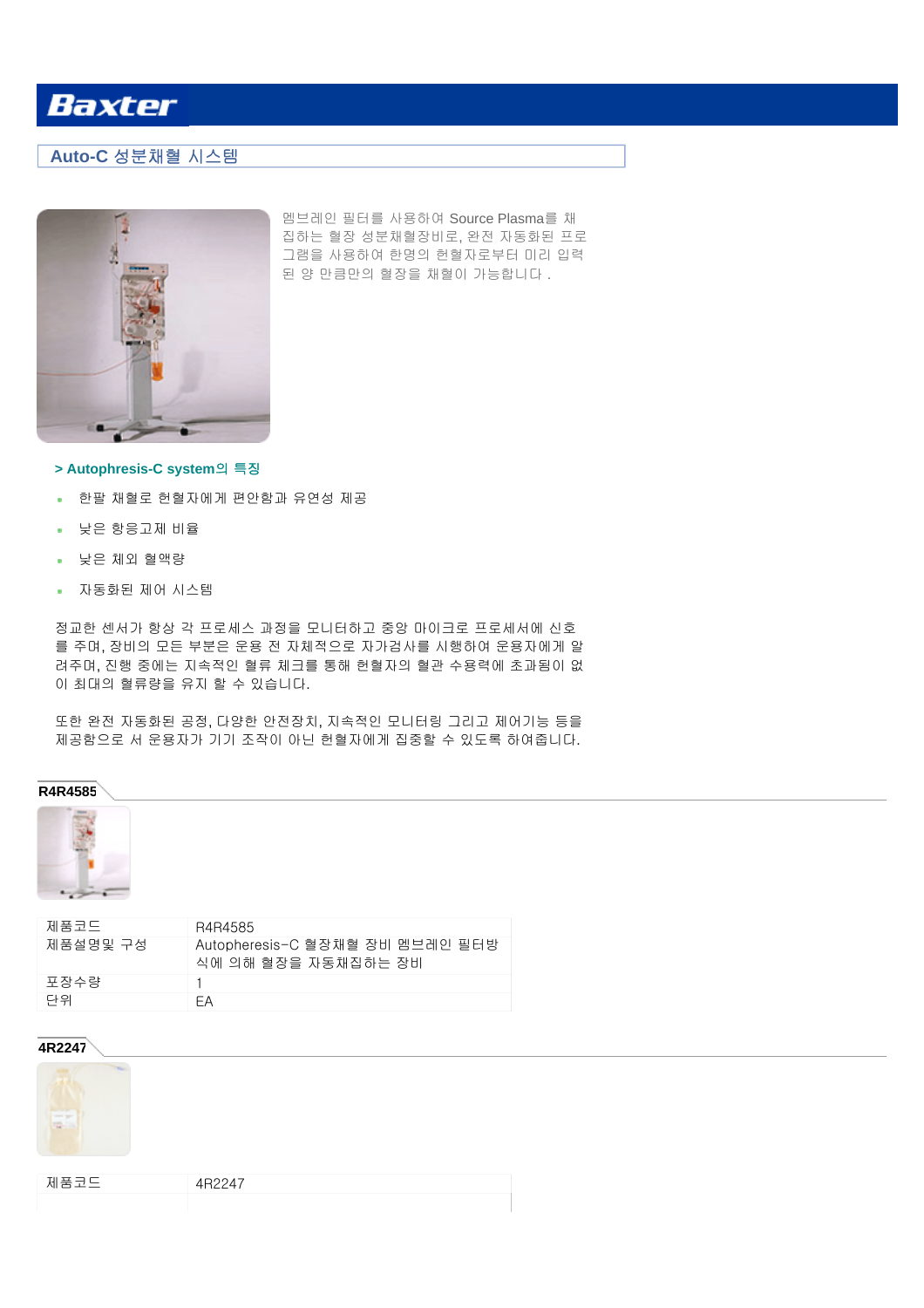| 제품설명및 구성 | Plasma Pooling TRANSFER PACK      |
|----------|-----------------------------------|
|          | needle adapter, 1000 mL container |
| 포장수량     | 96.                               |
| 단위       | C.A                               |

### **4R2252**



| 제품코드     | 4R2252                                                             |
|----------|--------------------------------------------------------------------|
| 제품설명및 구성 | PLASMACELL-C separation disposable set<br><b>SPIKESMART System</b> |
| 포장수량     | 60                                                                 |
| 단위       | CА                                                                 |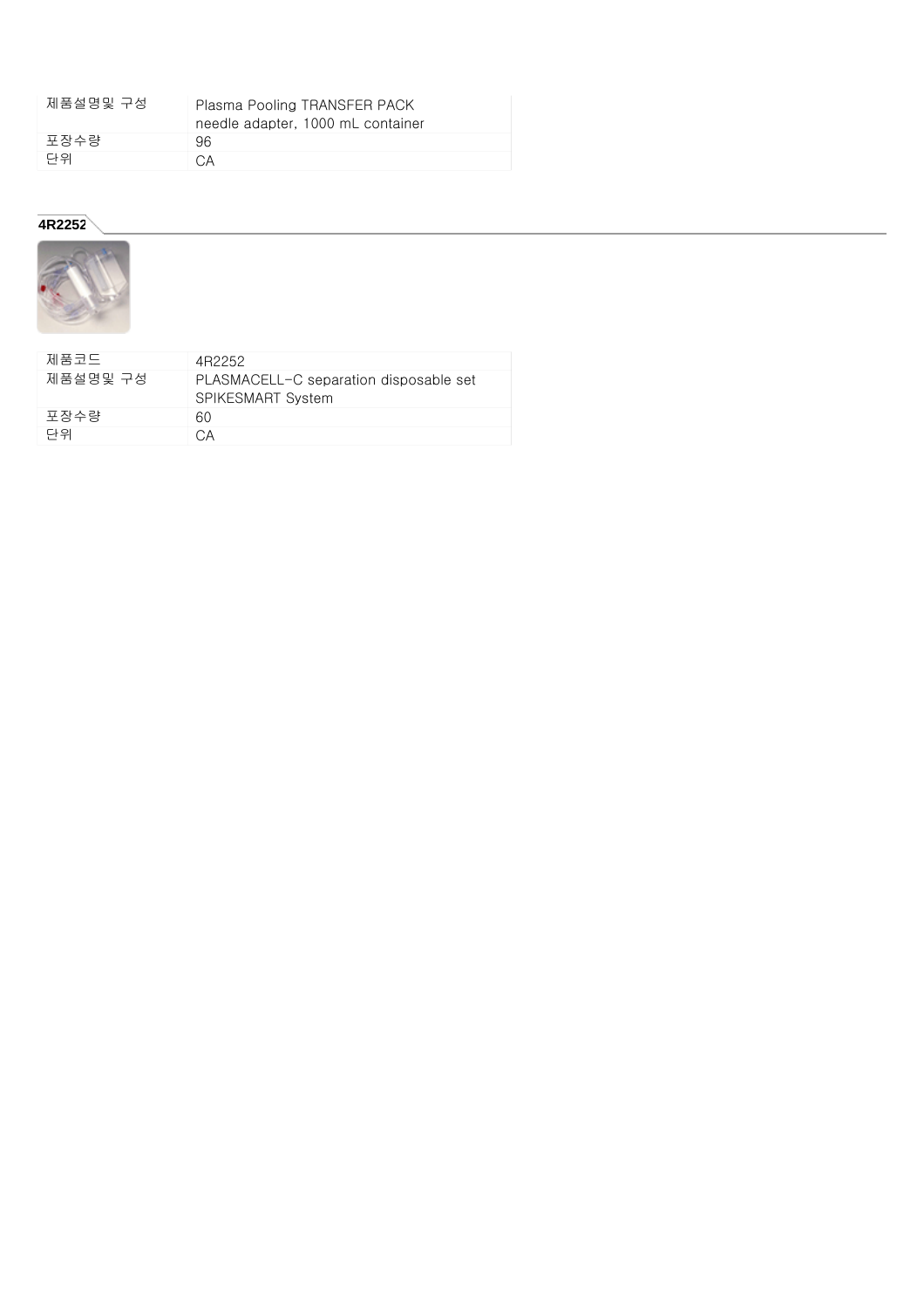## **Amicus** 성분채혈기



자동화된 연속적인 원심분리 방식으로 전혈에서 필요한 성분의 혈액만을 채집하면서 나머지 성분 은 헌혈자/환자에게 반혈하는 자가제어 시스템 장 비입니다.

Amicus Separator를 이용하여 한명의 헌혈자로부 터 다중 성분채혈도 가능합니다.

### **> Amicus separator**의 최신기술은 혈액원이나 병원에서의 요구사항에 부합되게 고안된 장비입니다**.**

- 효율성 : Amicus Separator의 앞선 기술력은 혈소판이나 다중성분혈액 채혈에 최적의 환경을 제공하며, 운용자의 요구에 부합하는 맞춤형 채집이 가능합니다.
- 다양성 : 각각의 헌혈자/환자에 최적화된 채집과정 및 편안함 제공.
- 일관성 : 채집된 모든 혈소판 중 99% 이상 4.7 x 106 이하의 백혈구 혼입율.

#### **> Amicus** 성분채집 메뉴

- Platelet collection (single, double)
- Platelet collection with plasma with RBC
- Peripheral blood stem cell collection
- Research in progress
	- RBC Collection and Exchange
	- Leukapheresis
	- Plasma Exchange
	- Bone Marrow Processing

### **4R4580 - Amicus Separator**



| 제품코드     | 4R4580                                                                              |
|----------|-------------------------------------------------------------------------------------|
| 제품설명및 구성 | Amicus 성분채혈장비(Amicus Separator)<br>자동화된 연속적인 원심분리 방식으로 전혈에서<br>필요한 성분의 혈액만을 채집하는 장비 |
| 포장수량     |                                                                                     |
| 단위       | FΑ                                                                                  |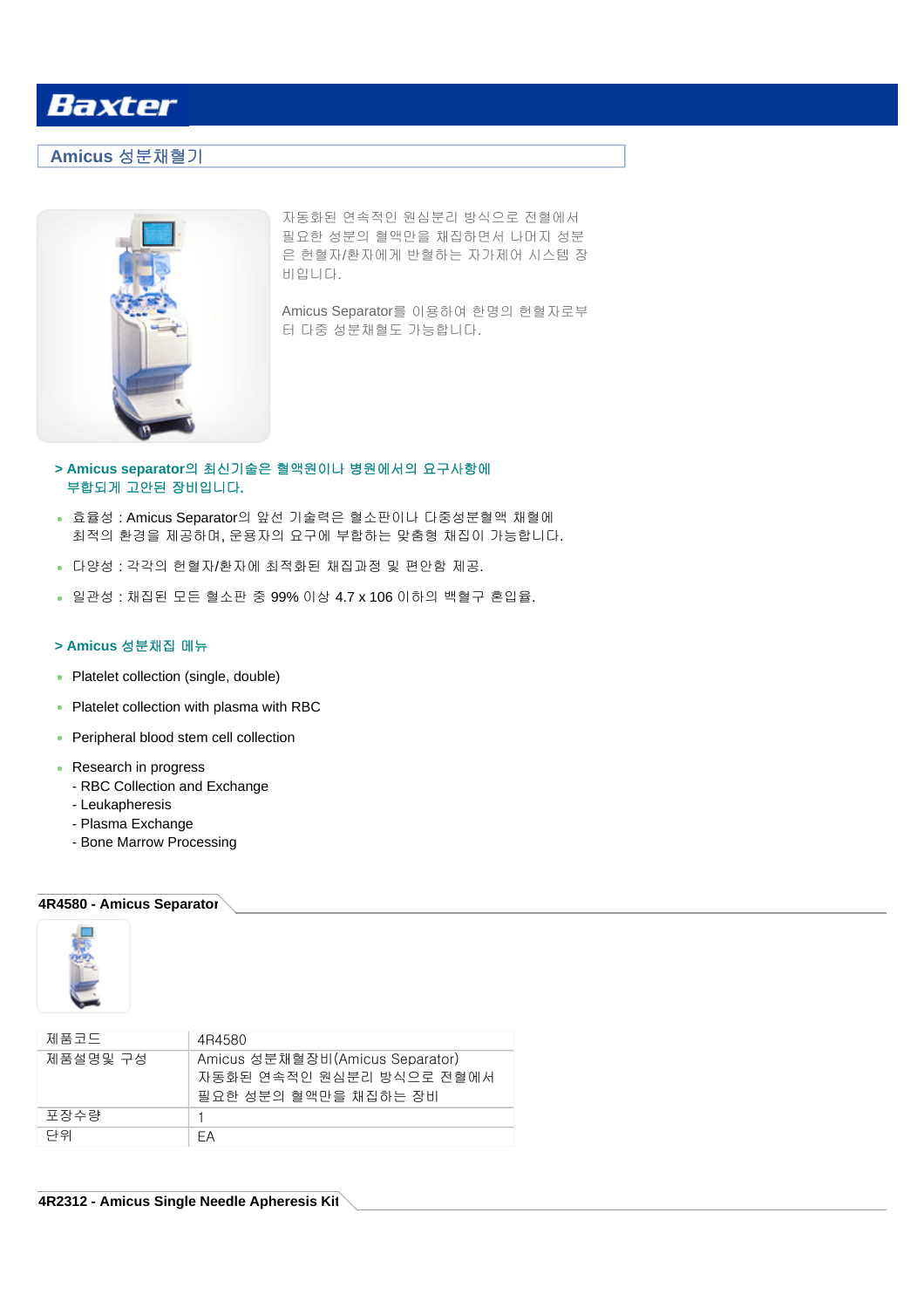

| 제품코드     | 4R2312                                                                                                                                                                                                                                                                                                 |
|----------|--------------------------------------------------------------------------------------------------------------------------------------------------------------------------------------------------------------------------------------------------------------------------------------------------------|
| 제품설명및 구성 | Amicus Single Needle Closed Kit<br>ACD Saline Solution 부착 폐쇄키트<br>- 1000-mL 0.9% Sodium Chloride solution,<br>- 1000-mL Anticoagulant Citrate Dextrose<br>(ACD) solution,<br>- two 1000-mL PL 2410 plastic storage<br>containers.<br>- one 800-mL PL 1813 plastic plasma<br><b>TRANSFER PACK unit.</b> |
| 포장수량     | З                                                                                                                                                                                                                                                                                                      |
| 단위       | CА                                                                                                                                                                                                                                                                                                     |

## **R4R2326 - Amicus Apheresis kits for MNC collection**



| 제품코드     | R4R2326                                                                                                                                                                                   |
|----------|-------------------------------------------------------------------------------------------------------------------------------------------------------------------------------------------|
| 제품설명및 구성 | Amicus Mononuclear Cell 채집키트<br>two 1000-mL PL 2410 plastic storage<br>containers,<br>one 800-mL PL 1813/1 plastic plasma storage<br>container, two 17 ga. needles, six units per<br>case |
| 포장수량     | 6                                                                                                                                                                                         |
| 다위       | CΑ                                                                                                                                                                                        |
|          |                                                                                                                                                                                           |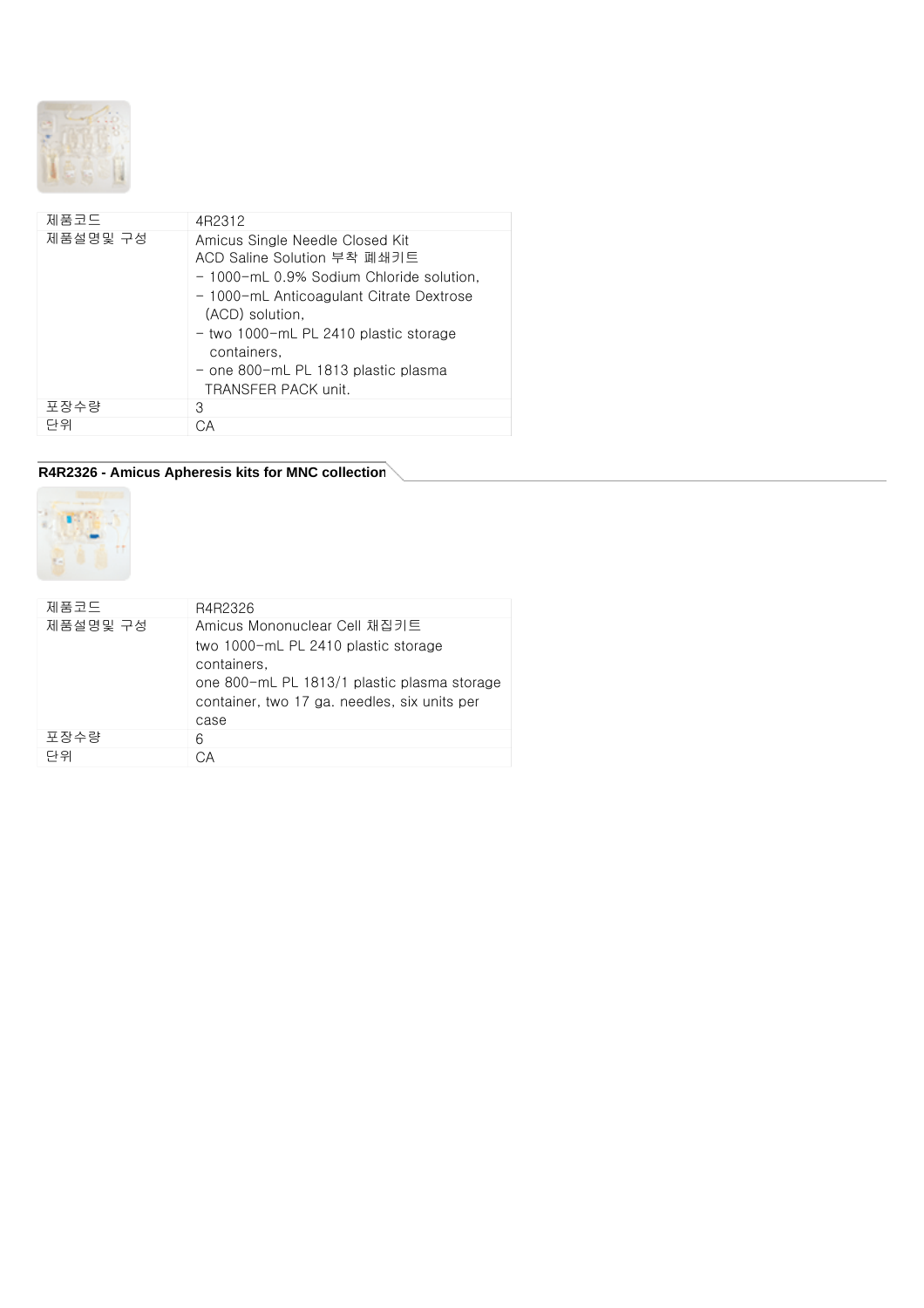## **CS-3000 PLUS**성분채혈기



자동화된 연속적인 원심분리 방식으로 전혈에서 필요한 성분의 다양한 혈액만을 채집하면서 나머 지 성분은 헌혈자/환자에게 반혈하는 자가제어 시 스템장비 이며, 혈소판 채혈기능을 포함하여 혈장 동시채집, 단핵구채집(Mononuclear Cell), 혈장교 환술(Plasma exchange) 등이 가능합니다.

채집된 성분 혈액들은 차후 수혈이나 연구용 목적 으로 사용이 가능합니다.

### **> CS-3000 PLUS** 성분채집 메뉴

- **Double Access Platelet Colleciton**
- Single Access Platelet Collection
- **Mononuclear Cell Collection**
- **Granulocyte Collection**
- **-** Lymphocyte Collection

#### **> CS-3000 PLUS** 치료기능 메뉴

- Exchange : Plasma, Red Cells, Lymphoplasma
- Depletion : White Cells, Red Cells, Platelet

### **4R4538 - CS-3000 Plus Blood Cell Separtor**



| 제품코드     | 4R4538                   |
|----------|--------------------------|
| 제품설명및 구성 | CS-3000 Plus 성분채혈 장비     |
|          | 자동하된 연속적인 원심부리 방식으로 전혈에서 |
|          | 필요한 성분의 다양한 혈액만을 채집하는 장비 |
| 포장수량     |                          |
| 단위       | FΑ                       |

### **4R2180T - CS-3000 Closed System Apheresis Kit**